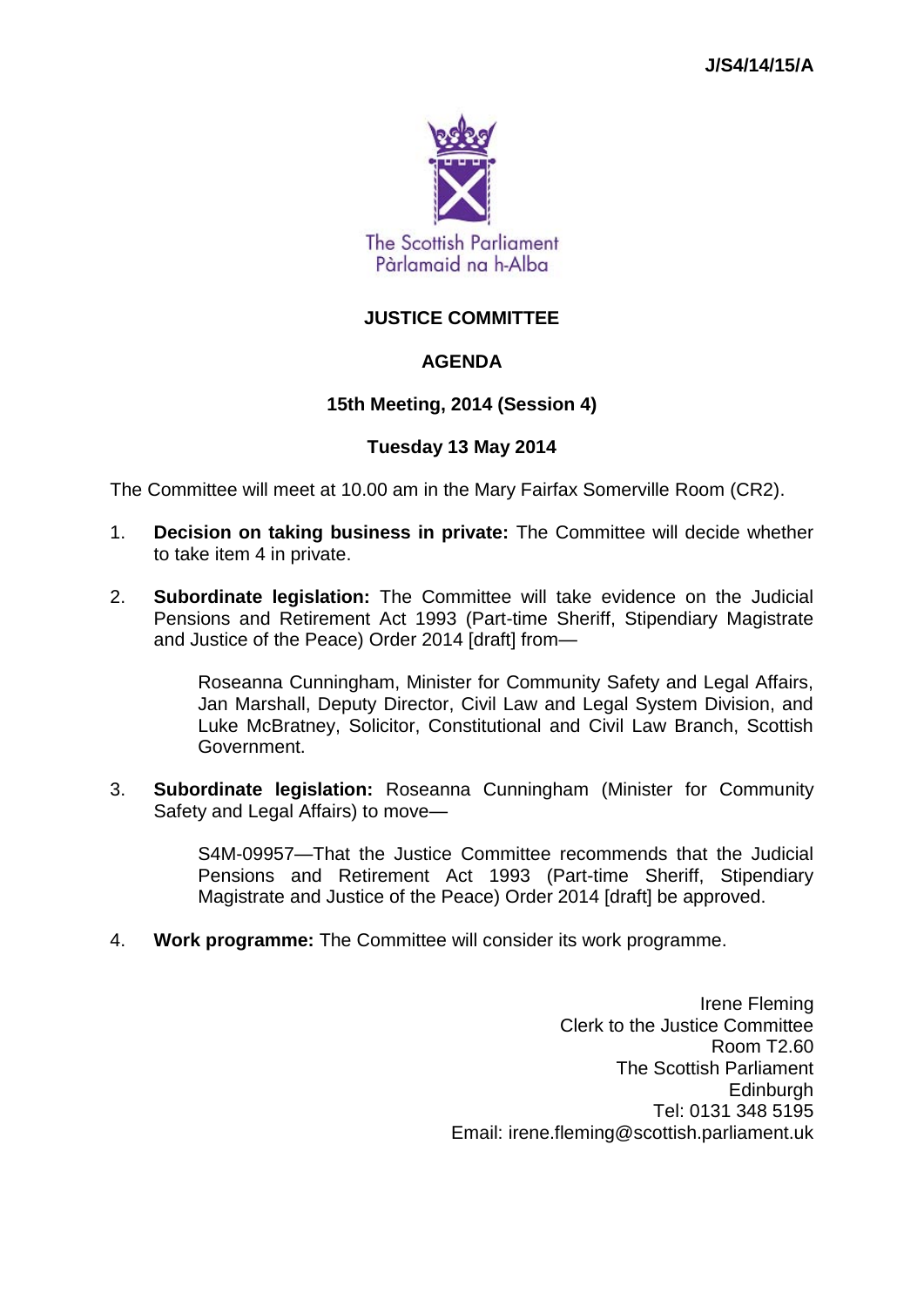The papers for this meeting are as follows—

## **Agenda items 2 and 3**

Paper by the clerk J/S4/14/15/1

[Judicial Pensions and Retirement Act 1993 \(Part-time](http://www.legislation.gov.uk/sdsi/2014/9780111023242/contents)  [Sheriff, Stipendiary Magistrate and Justice of the Peace\)](http://www.legislation.gov.uk/sdsi/2014/9780111023242/contents)  [Order 2014 \[draft\]](http://www.legislation.gov.uk/sdsi/2014/9780111023242/contents)

# **Agenda item 4**

Private paper J/S4/14/15/2 (P)

Private paper J/S4/14/15/3 (P)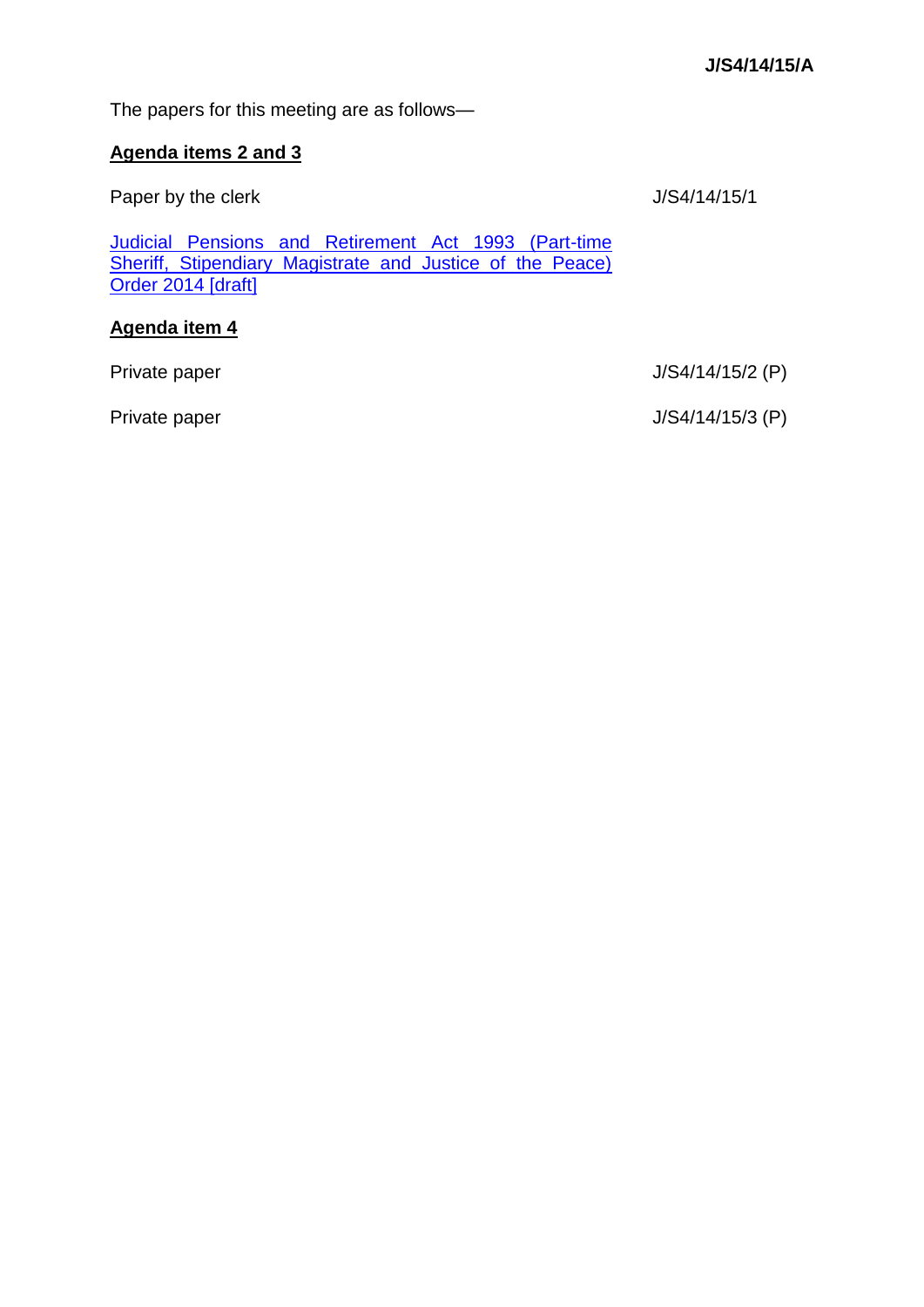# **Justice Committee**

# **15th Meeting, 2014 (Session 4), Tuesday 13 May 2014**

# **Subordinate legislation**

# **Note by the clerk**

#### **Introduction**

- 1. This paper invites the Committee to consider the following affirmative instrument:
	- Judicial Pensions and Retirement Act 1993 (Part-time Sheriff, Stipendiary Magistrate and Justice of the Peace) Order 2014 [draft]

#### **Judicial Pensions and Retirement Act 1993 (Part-time Sheriff, Stipendiary Magistrate and Justice of the Peace) Order 2014 [draft]**

### **Purpose of instrument**

2. This draft Order was laid under the section 2(2) of the European Communities Act 1972 and sections 26(9)(a) and 29(3) of the Judicial Pensions and Retirement Act 1993.

3. The purpose of this instrument is to equalise provision as respects retirement so that all judicial office holders retire at 70 and, in certain circumstances, can continue in office or sit in retirement up until the age of 75. This instrument is not about any general increase in retirement age but about providing equal treatment across salaried, permanent and fee-paid or non–paid part-time members of the judiciary.

4. Further details on the purpose of the instrument can be found in the policy note in the Annexe to this paper and an electronic copy of the instrument is available at: <http://www.legislation.gov.uk/sdsi/2014/9780111023242/contents>

# **Consultation**

5. The policy note confirms that informal consultation has been carried out with the Lord President's office, the Sheriffs Principal, the Sheriffs Association, the Part-Time Sheriffs Association, the stipendiary magistrates, the Scottish Justices Association and the Ministry of Justice.

# **Delegated Powers and Law Reform Committee consideration**

6. The Delegated Powers and Law Reform Committee considered this instrument at its meeting on 6 May 2014 and agreed that it did not need to draw the attention of the Parliament to it on any grounds within its remit.

# **Justice Committee consideration**

7. The Justice Committee is required to report to the Parliament on this instrument by 30 May 2014.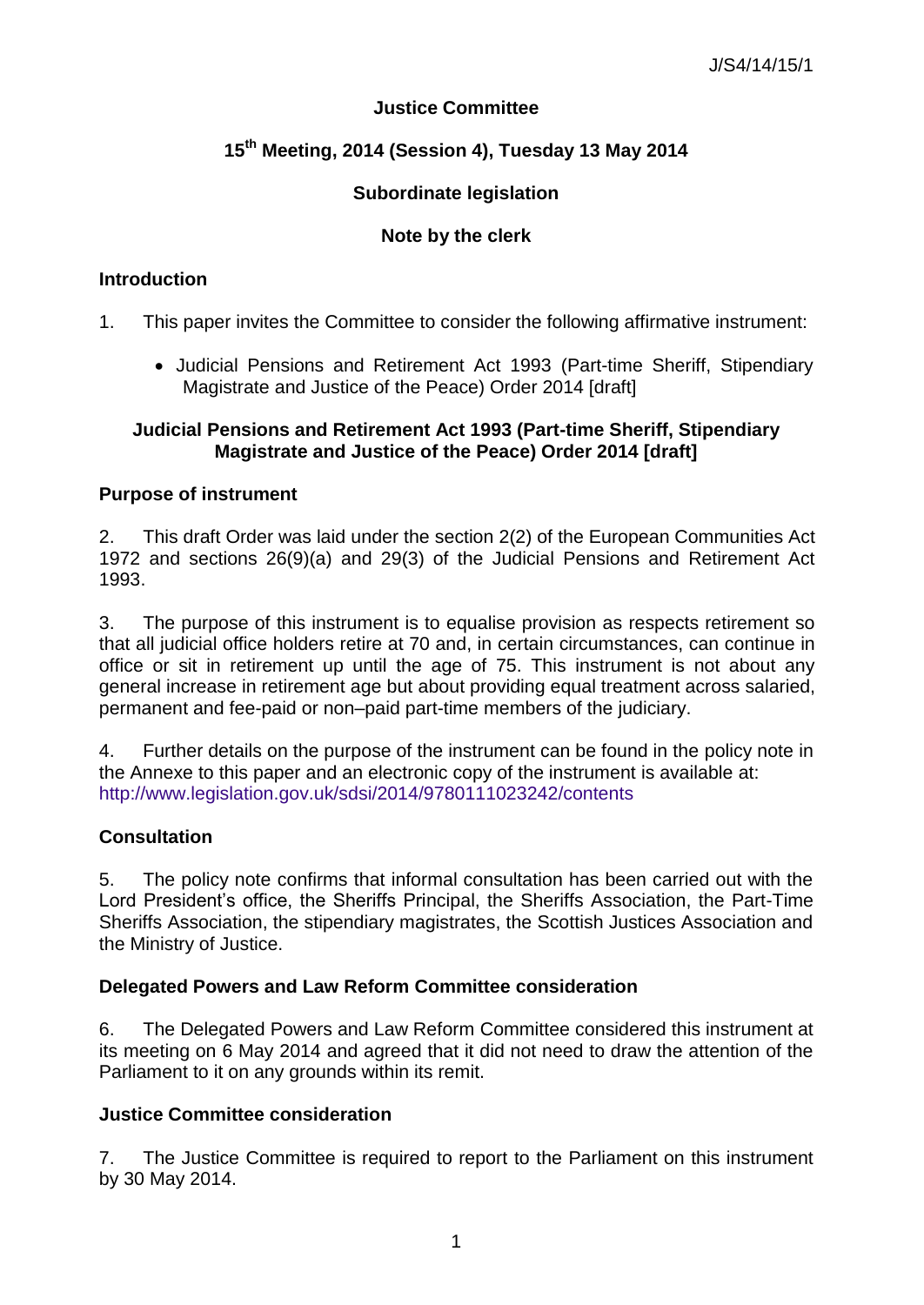8. The instrument is subject to affirmative procedure (Rule 10.6. of Standing Orders). The Cabinet Secretary for Justice has lodged motion S4M-09957 proposing that the Committee recommends the approval of the instrument. The Minister for Community Safety and Legal Affairs will attend the Committee meeting on 13 May to answer any questions on the instrument, and then, under a separate agenda item, will be invited to speak to and move the motion for approval. It is for the Committee to decide whether or not to agree to the motion, and then to report to the Parliament by 30 May 2014.

9. The Parliament will then be invited to approve the instrument.

**10. The Committee is asked to delegate to the Convener authority to approve the report for publication.**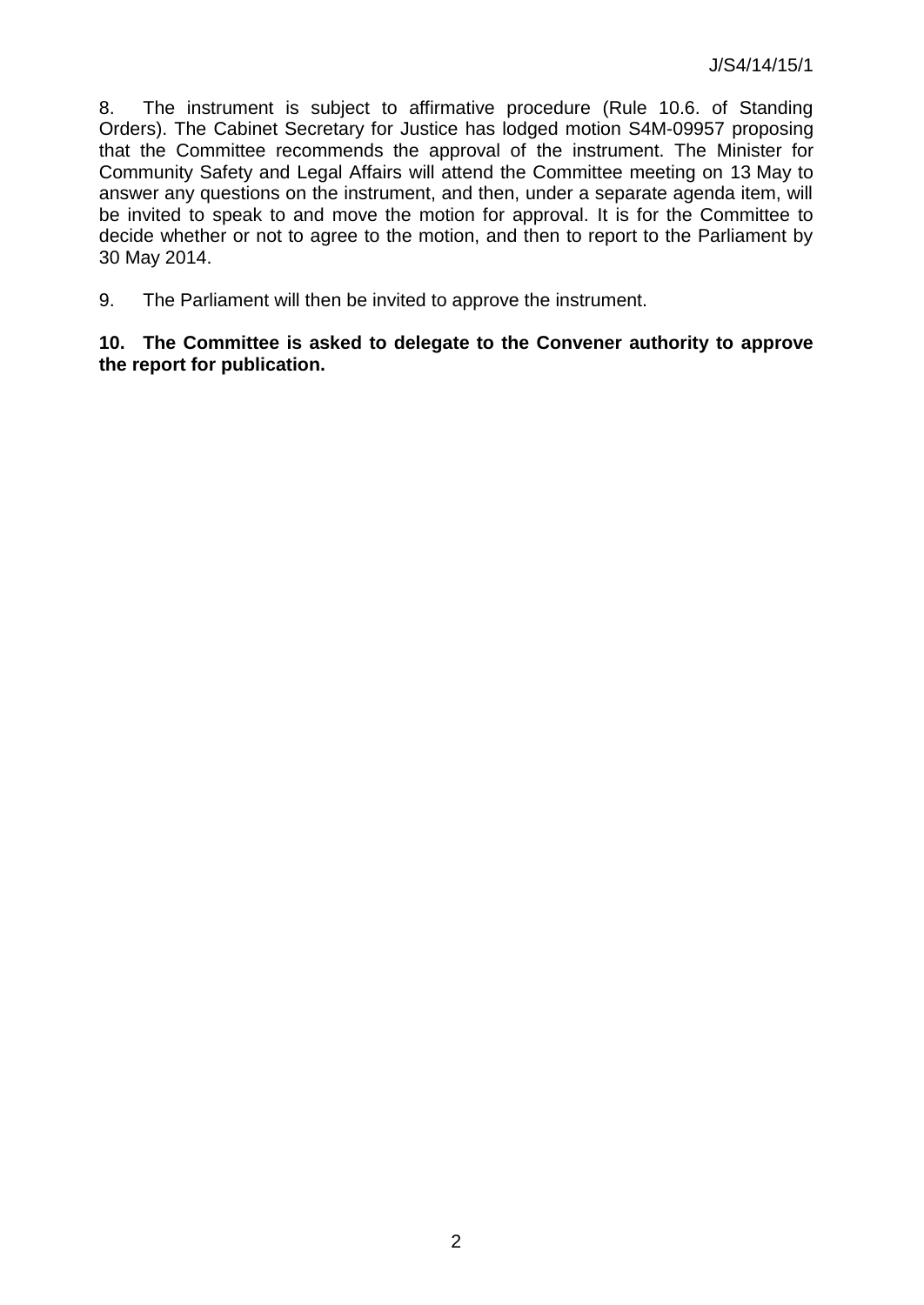#### **ANNEXE**

### **Policy Note**

### **Judicial Pensions and Retirement Act 1993 (Part-time Sheriff, Stipendiary Magistrate and Justice of the Peace) Order 2014 [draft]**

The above instrument is made in exercise of the powers conferred by section 2(2) of the European Communities Act 1972 and sections 26(9)(a) and 29(3) of the Judicial Pensions and Retirement Act 1993. The instrument is subject to the affirmative procedure.

#### **Policy Objective**

The purpose of this instrument is to equalise provision as respects retirement so that all judicial office holders retire at 70 and, in certain circumstances, can continue in office or sit in retirement up until the age of 75. This instrument is not about any general increase in retirement age but for providing equal treatment across salaried, permanent and fee-paid or non–paid part-time members of the judiciary.

European Community Council Directive 2000/78 on equal treatment in employment and occupation requires that there must be no indirect discrimination on grounds of age unless this can be objectively justified. Following the judgment in O'Brien v Ministry of Justice in February 2013, the UK Supreme Court agreed that Mr O'Brien, a Recorder, was a "worker" for the purposes of the Part-time Workers (Prevention of Less Favourable Treatment) Regulations 2000, which transposes the EU obligations. It also considered he should receive the same access to a judicial pension as Mr O'Brien's full time comparator.

Early last year the Scottish Government used powers under the European Communities Act to amend the retirement age of members of the Scottish Land Court from 65 to 70 (SSI 2013/002).

In Scotland certain judicial office holders are treated differently in relation to retirement ages and the opportunity to continue in office or sit in retirement. In the light of the decision in O'Brien it is considered necessary to provide for equality of opportunity in relation to retirement ages and the opportunity to continue in office or sit in retirement.

#### **Proposal**

The order will remove the provisions that allow part-time sheriffs, stipendiary magistrates and JPs not to be reappointed if their 5-year term of appointment ends while they are 69. These are found in section 11B(6)(b) of the Sheriff Courts (Scotland) Act 1971 and section 70(2)(b) of the Criminal Proceedings etc. (Reform) (Scotland) Act 2007.

The order will also add these offices to Schedule 5 to the Judicial Pensions and Retirement Act 1993. This means that holders of these offices will continue to retire at 70, but under the provisions of this Act, rather than the specific provision made in respect of those offices. This will also mean that section 26(4) to (6) of the 1993 Act will apply to these posts. These provisions allow the Scottish Ministers, if they consider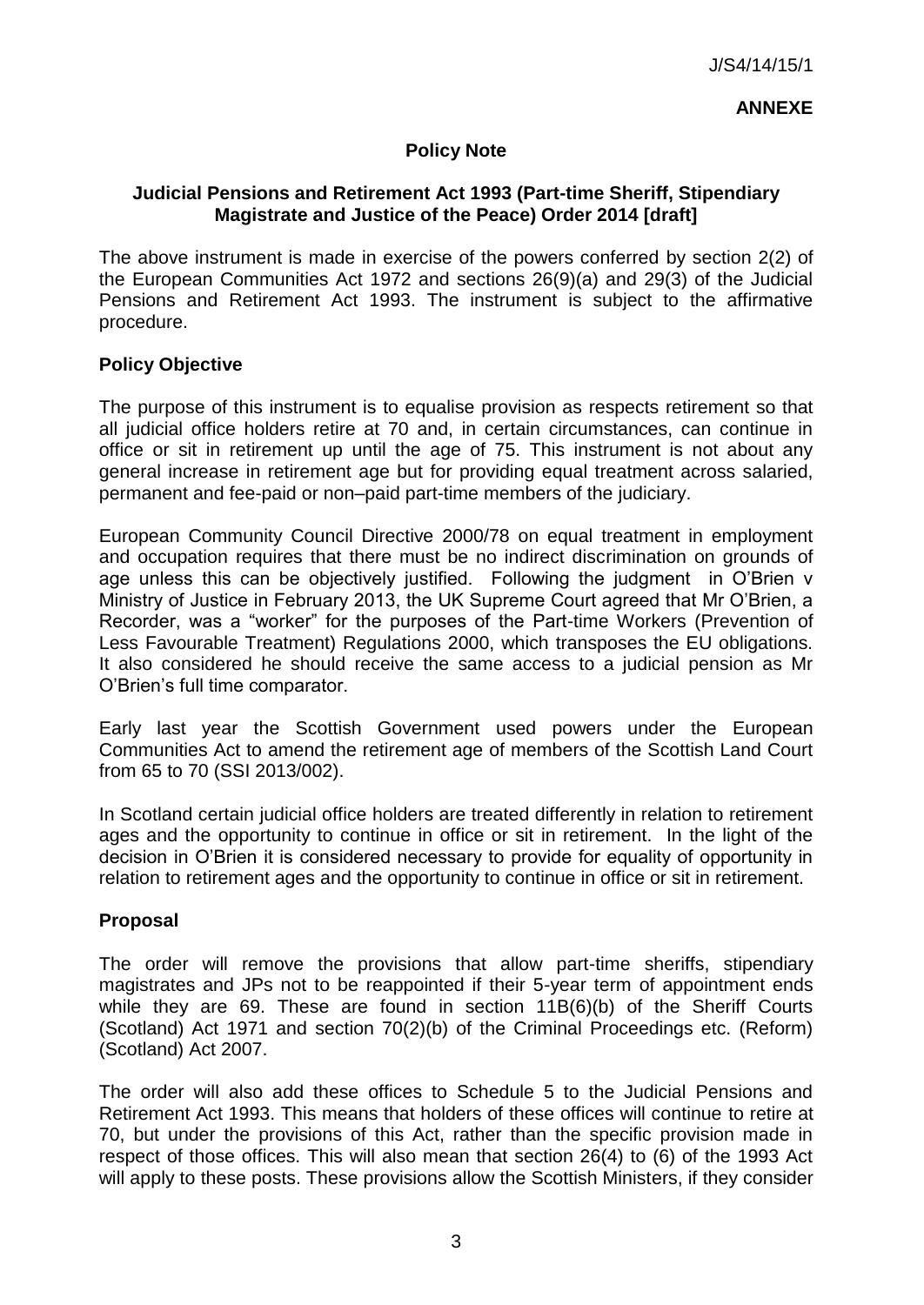it desirable in the public interest, annually to continue a judge in office past their  $70<sup>th</sup>$ birthday until the age of 75.

The order will also give these judicial office holders the opportunity to be re-employed once they have left office, for temporary periods. This is done at the request of the sheriff principal, if that sheriff principal considers it expedient as a temporary measure to facilitate the disposal of business in the sheriff courts. This is an opportunity available to sheriffs principal and sheriffs under section 14A of the Sheriff Courts (Scotland) Act 1971. Section 14A will be amended so that it now also covers part-time sheriffs. New sections 71A and 71B will be added to the Criminal Proceedings etc. (Reform) (Scotland) Act 2007 to cover stipendiary magistrates and JPs.

Section 12 of the Courts Reform (Scotland) Bill contains provision which will replace some amendments made by this order. When the Bill is brought into force, the reemployment of former part-time sheriffs will take place under section 12, rather than under the 1971 Act. The office of stipendiary magistrate will be abolished by section 118 of the Bill and the office-holders will, unless they decline appointment, be appointed as summary sheriffs. When the Bill is brought into force, the re-employment of former summary sheriffs will take place under section 12 of the Bill.

Paragraph 8 of schedule 4 to the Bill amends the 1993 Act. These amendments are now to be made by this order, and so the Government will lodge amendments at Stage 2 to remove these provisions from the Bill.

### **Consultation**

Informal consultation has been carried out with the Lord President's office, the Sheriffs Principal, the Sheriffs Association, the Part-Time Sheriffs Association, the stipendiary magistrates, the Scottish Justices Association and the Ministry of Justice.

#### **Impact Assessments**

An Equality Impact Assessment has been completed. No Business and Regulatory Impact Assessment has been completed as the instrument has no financial effects on the Scottish Government, local government or on business.

#### **Choice of Procedure**

While it is considered that all provision in this instrument is made under sections 26(9) and 29(3) of the 1993 Act, to the extent that Scottish Ministers require to rely on other powers, it is made under section 2(2) of the European Communities Act 1972, pursuant to Council Directive 2000/78/EC of 27 November 2000 establishing a general framework for equal treatment in employment and occupation (OJ L 303 02.12.2000).

The Scottish Government is therefore relying on a combination of powers, including powers under the European Communities Act 1972 to make the necessary changes. While section 29(3) of the Judicial Pensions and Retirement Act 1993 provides for an order under section 26(9)(a) of that Act to be subject to the negative procedure, section 2(2) of the European Communities Act 1972 enables the Scottish Ministers to elect for an instrument to be subject to the affirmative or negative procedure. This instrument is being made under the affirmative procedure since section 2(2) of the European Communities Act 1972 is being relied upon to make substantive